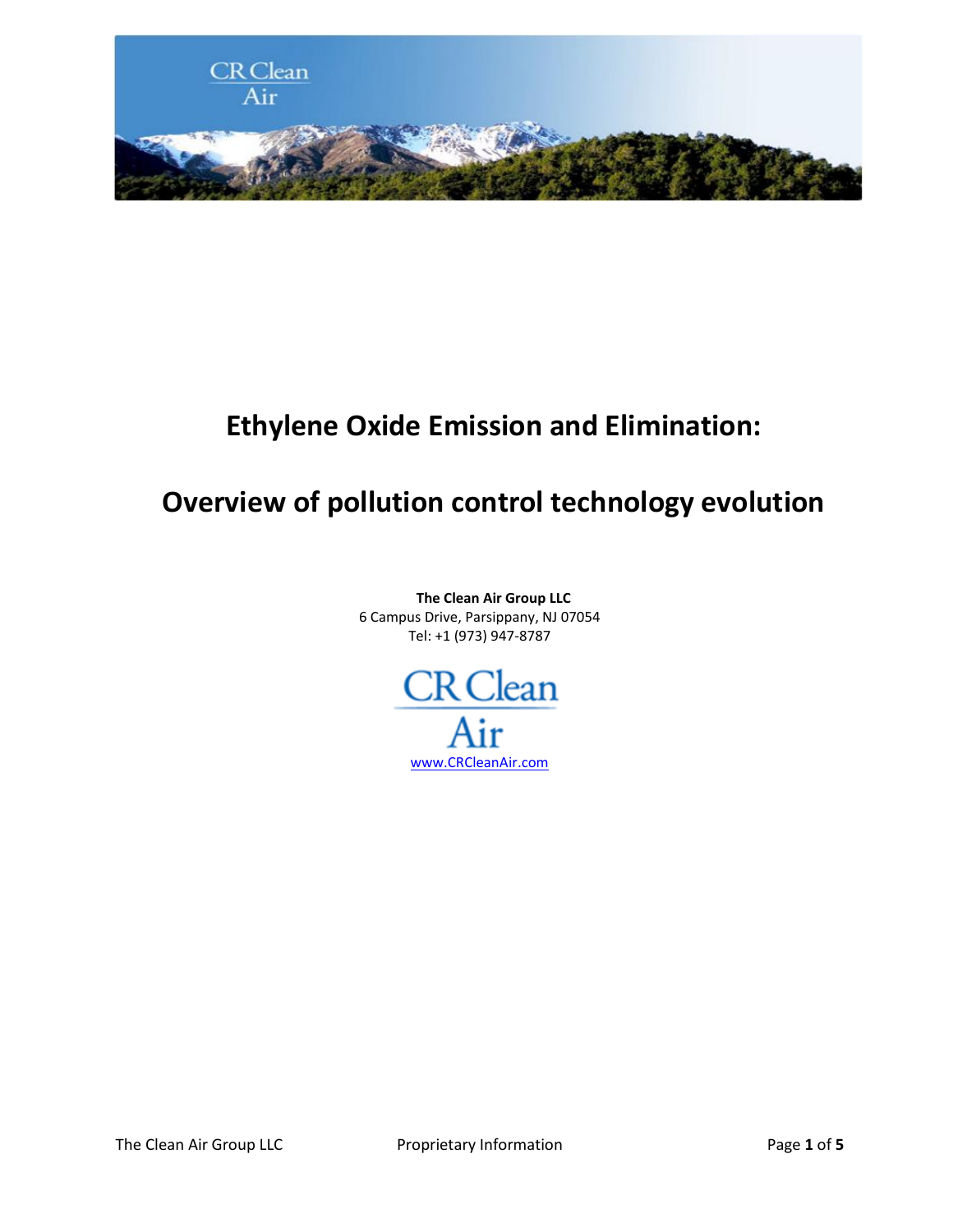

#### **1. Introduction**

Ethylene Oxide (EO) is used for sterilizing materials and products that would be damaged by traditional methods involving heat, moisture, or radiation. It is commonly used to sterilize medical equipment and poses health risks to workers and communities surrounding sterilization facilities according to the US Environmental Protection Agency (EPA). The sterilizing atmosphere depends on an alkylation reaction that prevents microorganisms from reproducing with gas concentrations are typically 400-600 mg EO per liter of vessel volume. When the sterilization cycle is complete, the gas is removed from the chamber by a vacuum pump. While EO scrubbing is similar to conventional gas scrubbing, a longer residence time in the scrubbing unit is required because of mass-transfer and reactivity constraints. The EPA latest draft risk assessment, released Nov 2020, provided a route to tighten regulations on ethylene oxide releases from sterilization facilities. Thus, the need for a more efficient scrubber system for EO removal is critical.

The Clean Air Group LLC (known as CR Clean Air Group, or CR CAG) has been working on EO applications for over 40 years, with a substantial amount of installed and operating units and a deep bench of engineering expertise.

## **2. Current standard EO scrubber design**

The major scrubber system used for EO removal is divided into two main categories, wet scrubber system and dry bed filtration system. For wet scrubber, a single-stage packed tower, with high-performance packing was sufficient to remove up to 99.99% of the EO. This is followed by a reactor vessel, solution feed tank and recirculating pump and if required a heat exchanger. CR CAG has installed multiple units of this nature for over 40 years, and can point to a track record of < 1 ppm efficiency.

Scrubbing solution flows counter-currently down the towers, while off gas rises. A mist eliminator at the top of the packed bed prevents entrained liquids from escaping with the vent gas. After the reaction is complete, the effluent with up to 40% glycol is diverted to a holding tank for further disposal.



Figure 1: schematic for the EO wet scrubber system design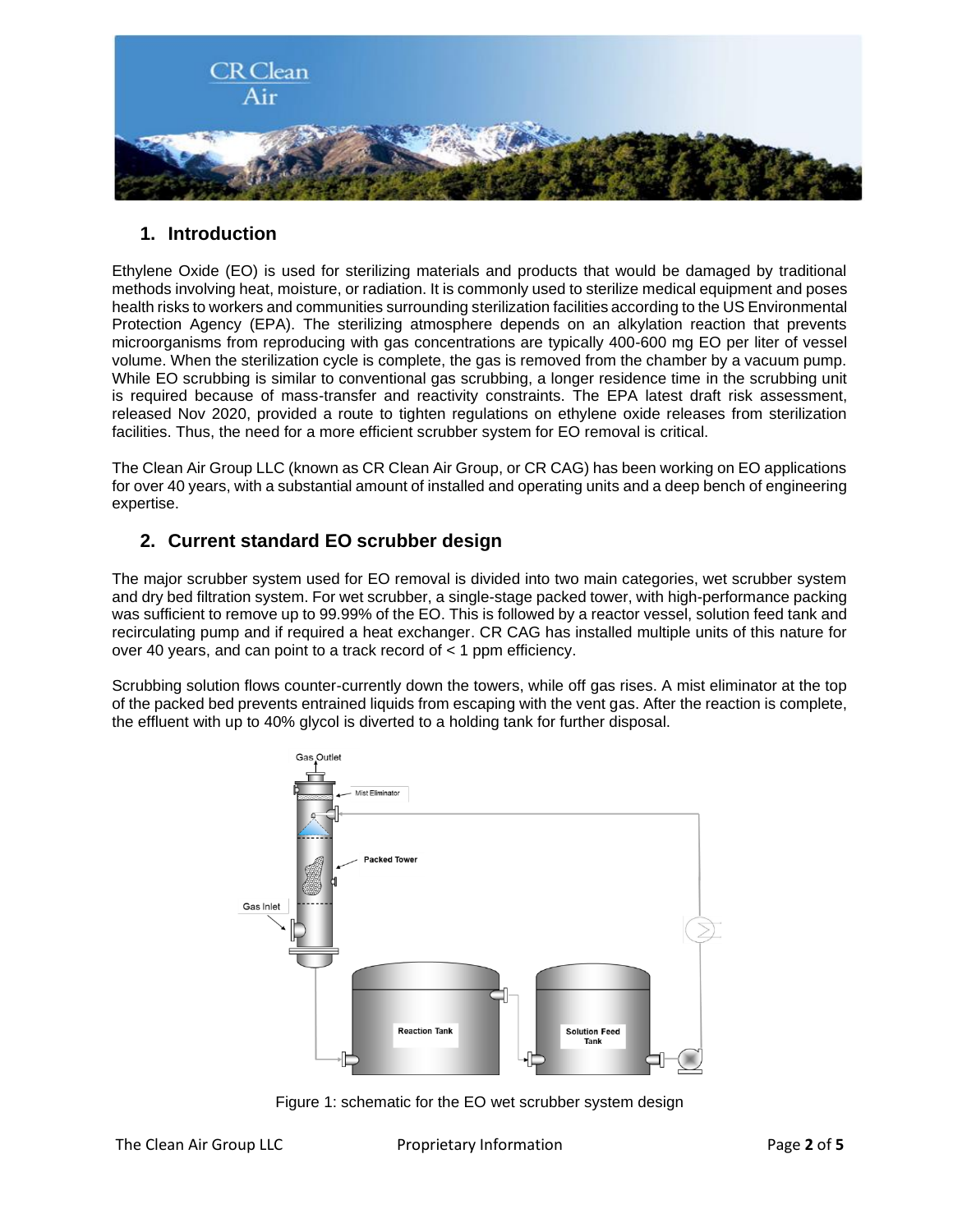

The size of the packed tower is in direct correlation of total inlet gas flow (ACFM) regardless of the EO concentration. The packing size and bed depth is selected based on removal efficiency required and tower diameter. The size of the Reaction Tank is based on the absorption of EO in the solution, and its subsequent hydrolysis to ethylene glycol (a common antifreeze compound). Reaction rate is a function of temperature and the presence of a catalyst such as sulfuric acid. Energy consumption is minimal. The final product is an ethylene glycol solution containing a small amount of acid which needs to be neutralized and recycled with a frequency depending on gas composition and operation length.

Another type of scrubber for EO removal is the dry bed sorbent-based system. It is mainly designed to accommodate high volume gas with low concentrated EO. It is often used as a polish scrubber at the end of a scrubbing system. The simplicity of the dry bed system provides a cost-efficient alternative to the wet scrubbing system. The packing materials consist of high efficiency chemical reactants that is capable of safely destroying EO and leaving no hazardous or toxic by-products. The biggest drawback for such system is the frequent change-outs (depending on the total load of EO amount) of the reactants and neutralization and disposal of such materials in non-hazardous landfills. This can get cumbersome and expensive.

### **3. Common Application Challenges**

There are several limitations exist to pose challenges to the EO scrubber design. They include extremely high/low flow, catalyst/absorbent selection, extremely low EO concentration.

a. Extreme inlet flow rate

Some process conditions have extremely high or low inlet gas velocity which requires the regular designed scrubber with size either too small or too large. This will cause the whole project to be impractical due to cost or space constraints. A new design needs to be applied and integrated into the original system to address the constraints. Under extremely low flow conditions, CR Clean Air has deployed "bubble scrubber" technology to significantly reduce the scrubber size and operation cost. Under extremely high flow conditions, an additional equipment (such as a rotor concentrator system) can be used to remove excessive inert carrier gases, which leads to an increase of scrubbing efficiency.

#### b. Catalyst selection

The most commonly used catalyst for EO conversion is sulfuric acid which is the most cost-efficient choice for the application. However, this water-soluble catalyst cannot be separated by the finished effluent with ethylene glycol. This process requires constant acid make up and post treatment with caustic which increases the chemical usage of acid and caustic. The elimination of such processes can lower the operation cost as well as capitol cost via removal of meter pumps and pH monitoring. A solid catalyst which can be filtered at the discharge of the reaction tank can remains active for a long period of time with proper agitation.

#### c. Extremely low EO concentration

In some cases, the client only requests to eliminate ppm level of EO but with high total gas flow. It is not appliable to a traditional wet scrubber. A sorbent-based capture tower can be used to address such application. However, the major issue for this is the use of non-regenerable sorbent materials. The disposal of such materials can cause negative impact on the environment.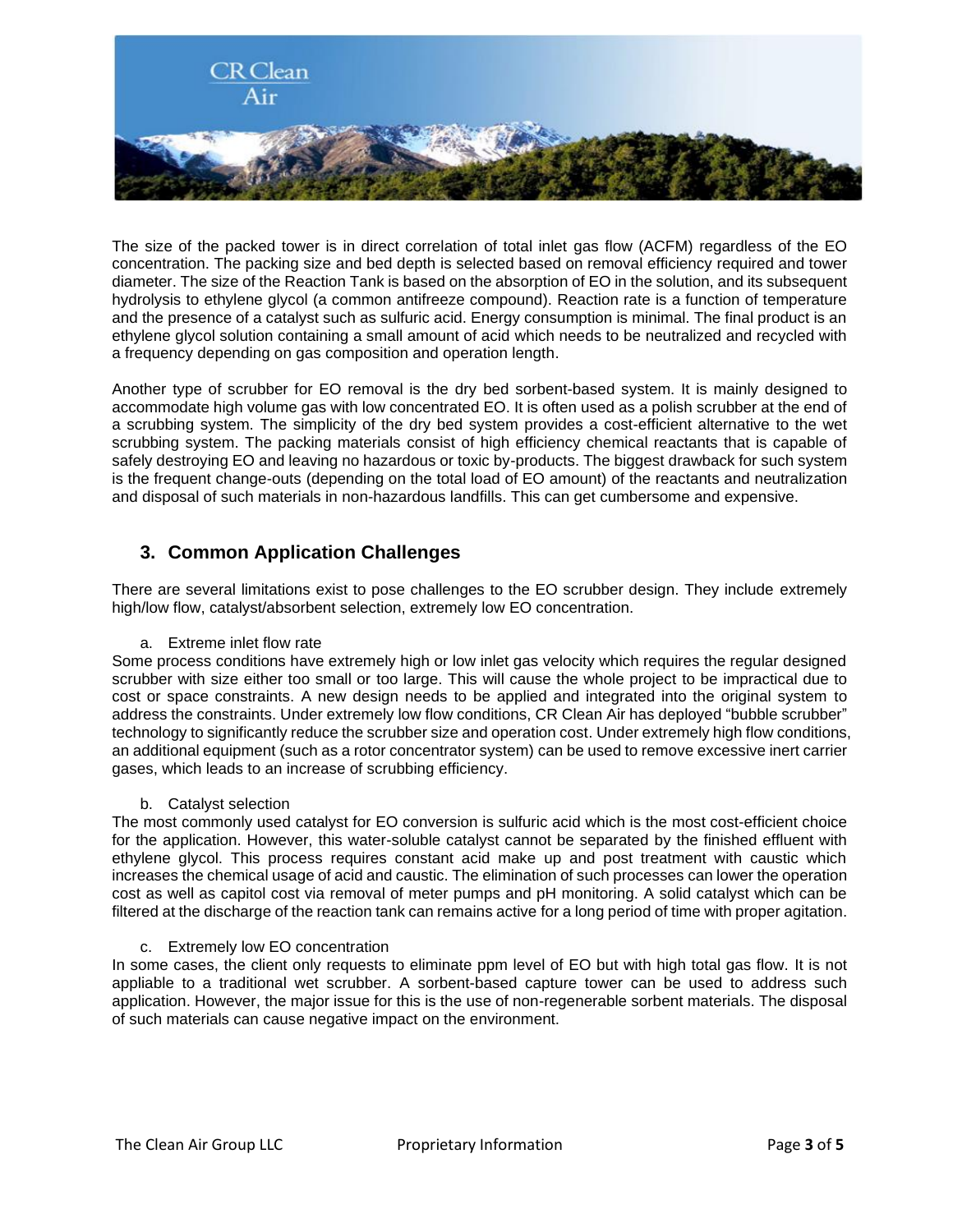

#### **4. CR CAG efforts to develop next generation of scrubbers**

CR CAG latest development of next generation of EO scrubbing system is to solve some of the abovementioned challenges including extreme gas velocity and low EO concentration.

CRCAG bubble scrubbers for EO which can address the ultra-low gas velocity and EO concentrations. Such design provides a cost-effective approach to deal with flow rate between 1 to 250 cfm with EO removal efficiency between 90 to 99.9 %. The system has many advantages compared to a regular packed tower scrubber system, such as: simpler, less overall sizing, lower operational cost, and less maintenance required.



Figure 2: CR CAG "bubble scrubber" schematic

Regenerable packed tower scrubber system utilizes a dual-function catalyst/sorbent material to address the issue of high gas flow with low EO concentration applications. The scrubber provides three major advantages compared to the benchmark wet scrubbers and dry scrubbers.

- 1. Reactive absorption (RA) of EO to EG at the packing surfaces
- 2. Easy regeneration via water
- 3. Compact sizing of the setup

Such system offers not only the advantages of a wet scrubber which is under continuous operation but also the advantages of a dry scrubber which has a simpler setup with a smaller sizing. In addition, the proposed sorbent bed is regenerable so there is no disposal issue compared to a traditional dry sorbent scrubber.